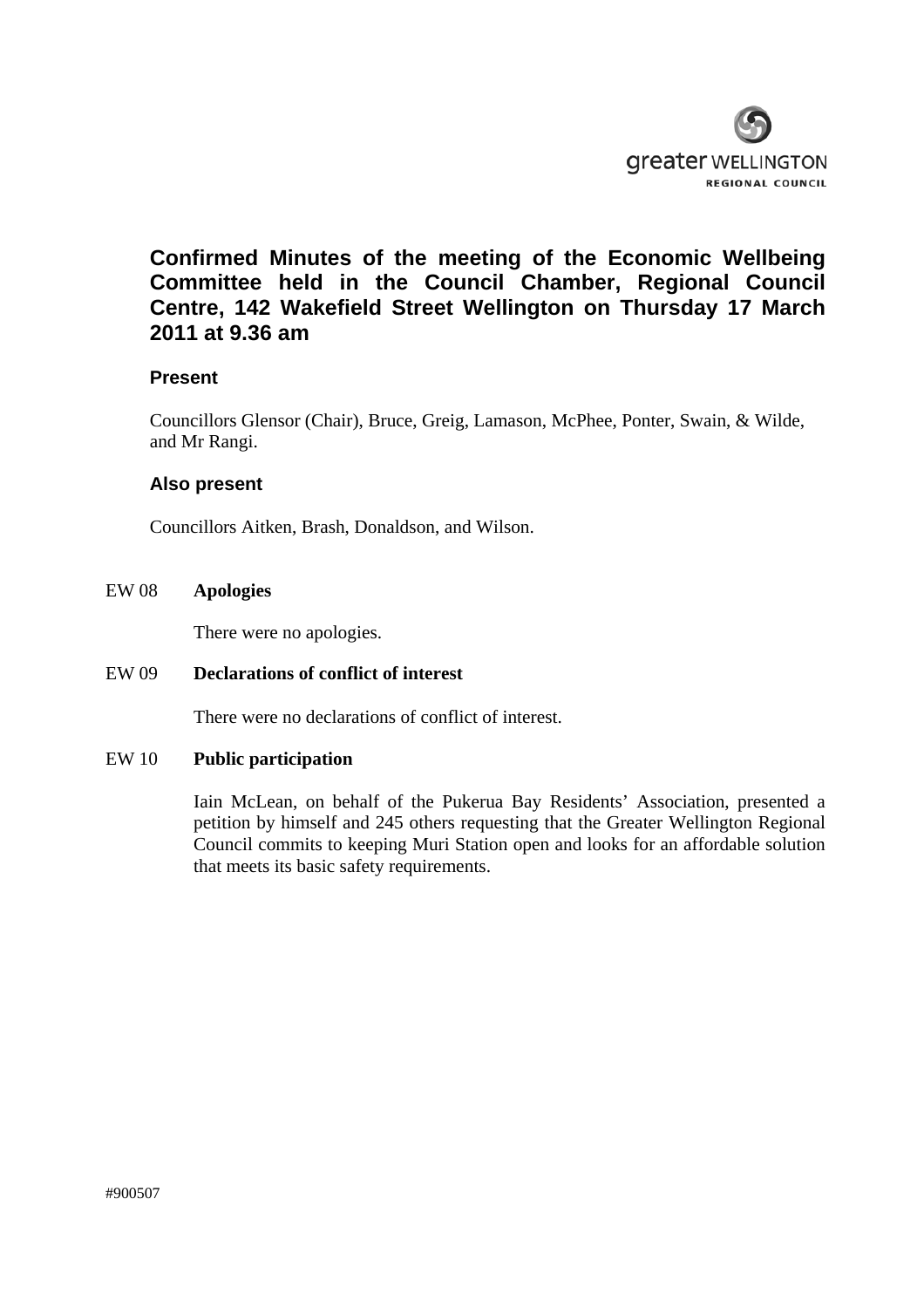Hugh Young and Robyn Moore spoke on Item 6: Muri Station.

Michael Taylor, Alastair Smith, Nicola Gaston, Patrick Morgan, Rosalinda Rowe, Adam Atomemet, and Lisa Black spoke on Item: 7: Cycles on trains.

#### EW 11 **Confirmation of minutes of 3 February 2011**

**Report 11.24** File: E/11/03/03

*Moved (Cr Greig/Cr Bruce)* 

*That the Committee confirms the minutes of its meeting of 3 February 2011.* 

The motion was **CARRIED***.*

The Chairman accorded precedence to Item 6: Muri Station.

#### EW 12 **Muri Station**

David Gordon and Deborah Hume of *KiwiRail* were invited to provide comments on the report.

**Report 11.118** File: T/21/04/01

*Moved (Cr Wilde./Cr Swain)*

*That the Committee:* 

- *1. Receives the report.*
- *2. Notes the contents of the report.*
- *3. Agrees to indefinitely withdraw rail services from Muri Station from 30 April 2011 because of safety concerns.*
- *4. Agrees to continue to work with Porirua City Council and New Zealand Transport Agency, in consultation with the Pukerua Bay Residents' Association, to look at ways in which the walking access to Pukerua Bay Station might be improved.*

The motion was **CARRIED***.*

# **Noted**

Mr Rangi asked that his abstention from voting be recorded.

Text in bold was added by the Committee during consideration of the report.

The meeting was adjourned at between 11.22 am and 11.33 am for morning tea.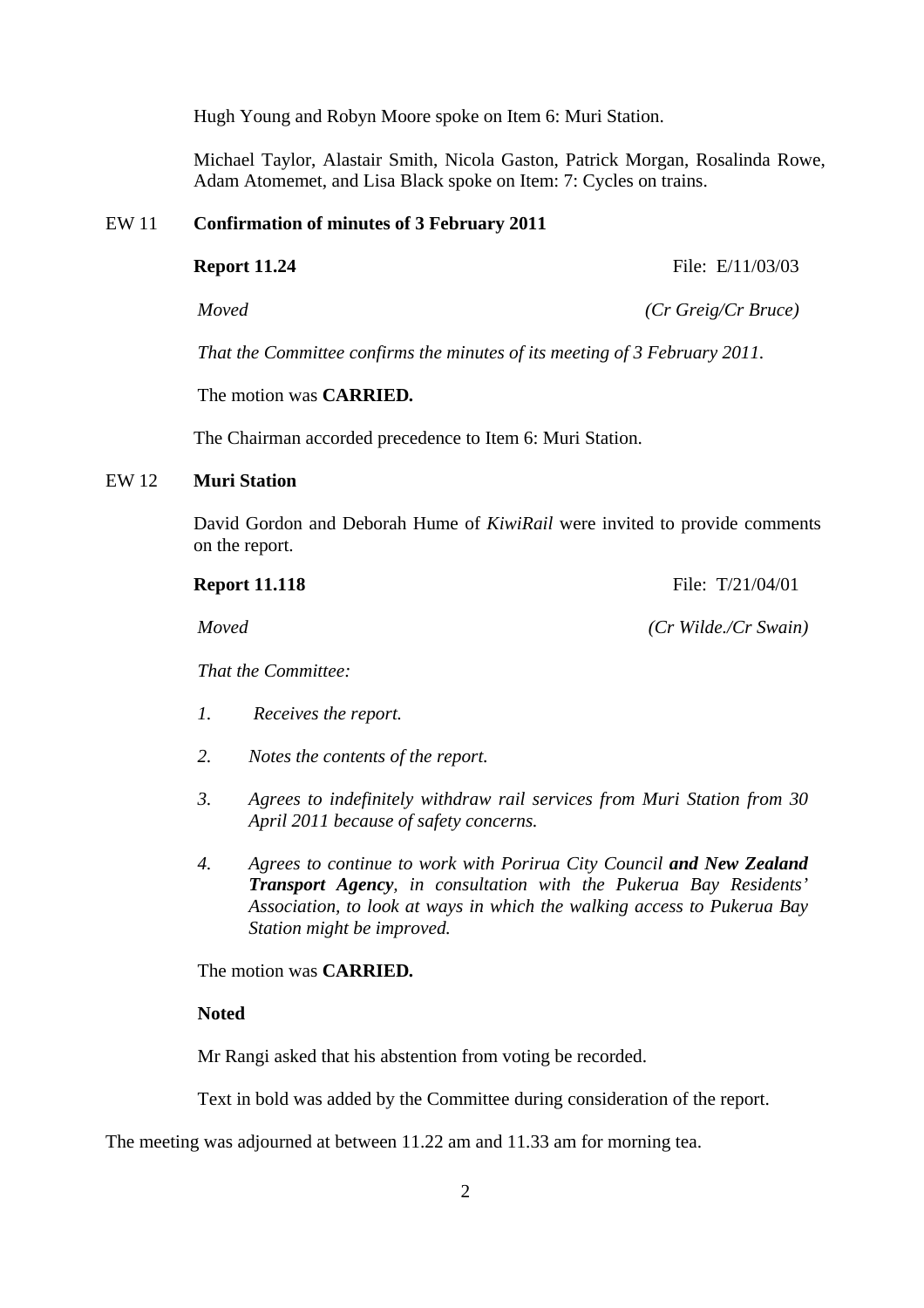# EW 13 **Cycles on trains**

| <b>Report 11.102</b> | File: TD/04/05/01         |
|----------------------|---------------------------|
| Moved                | $(Cr$ Ponter/ $Cr$ Bruce) |

*That the Committee:* 

- *1. Receives the report as amended by clarification of the situation on Ganz-Mavag trains outlined in 2.2.3.*
- *2. Notes the contents of the report.*
- *3. Approves the proposed policy for the carriage of cycles on trains.*
- *4. Delegates the power to amend the policy through the removal or addition of services where the carriage of cycles is prohibited when the services are operated by a Matangi train to the Chairman of the Committee and the General Manager, Public Transport.*
- *5. Agrees to subsidise the purchase of folding bikes by Wellington residents to the value of \$50 per bicycle until 31 December 2011, up to a maximum of \$5 000.*

The motion was **CARRIED***.* 

# **Noted**

Text in bold was added by the Committee during consideration of the report.

The Committee asked Public Transport Officers to:

- Keep this policy under review, and relate it to passenger loading.
- Present a report on the carriage of cycles on buses to the Committee meeting scheduled for 16 June 2011.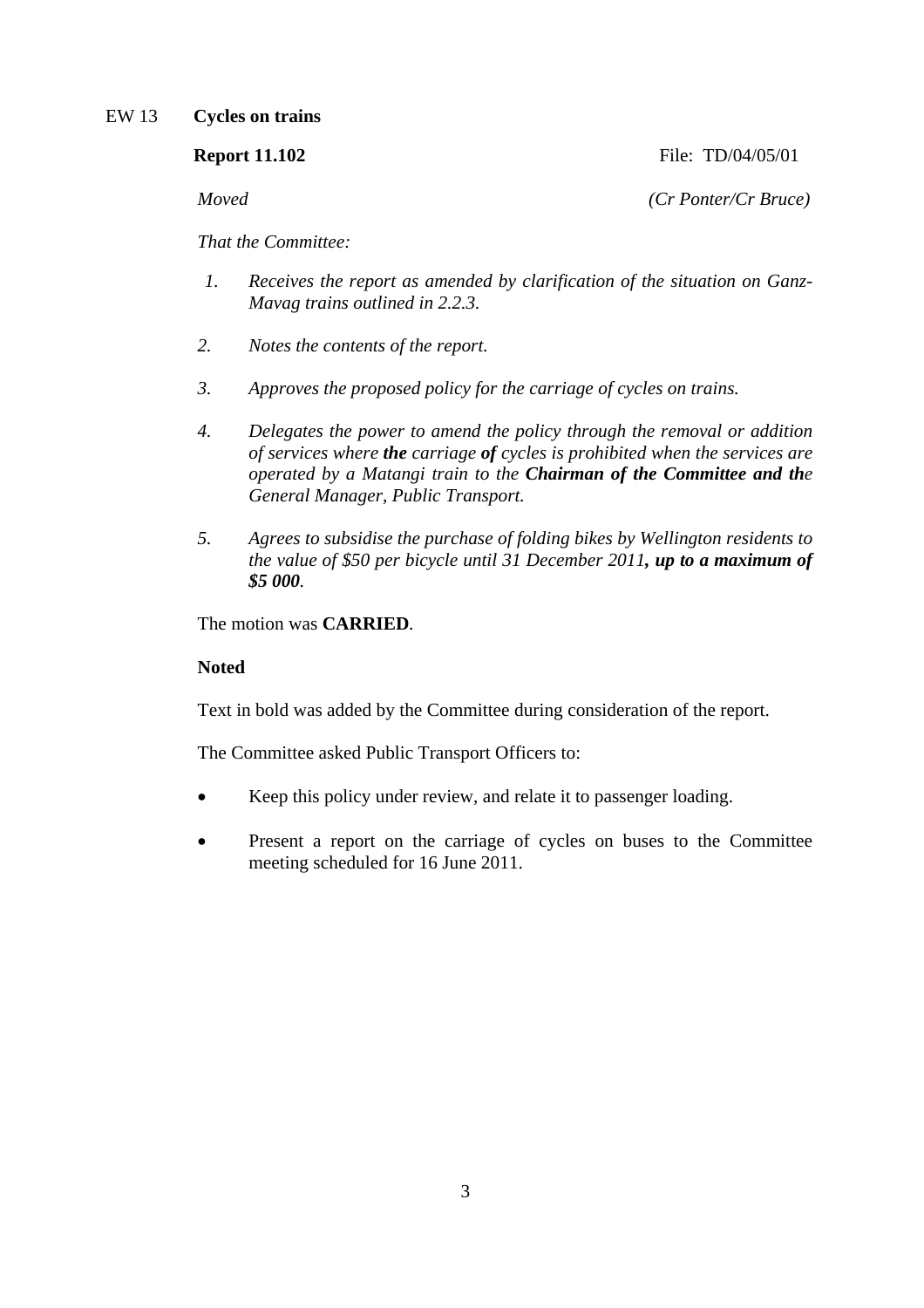# EW 14 **Terms of Reference – Otaki and Wairarapa Public Transport Service Reviews**

**Report 11.99** File: TD/03/14/07

*Moved (Cr Greig./Cr McPhee)*

*That the Committee:* 

- *1. Receives the report.*
- *2. Notes the contents of the report.*
- *3. Agrees to the draft terms of reference for the Otaki Public Transport Service Review as set out in Attachment 1.*
- *4. Agrees to the draft terms of reference for the Wairarapa Public Transport Service Review as set out in Attachment Two.*
- *5. Agrees to circulate the draft terms of reference to the territorial authorities and transport operators for their input.*

The motion was **CARRIED***.* 

#### W 15 **General Managers' report**

**Report 11.81** File: E/11/02/04

*Moved (Cr Glensor/Cr Swain)*

*That the Committee:* 

- *1. Receives the report.*
- *2. Notes the contents of the report.*

The motion was **CARRIED***.*

### **Noted**

Public Transport Officers were asked to provide the Committee with:

• A list of summarised customer complaints to Metlink regarding transport services.